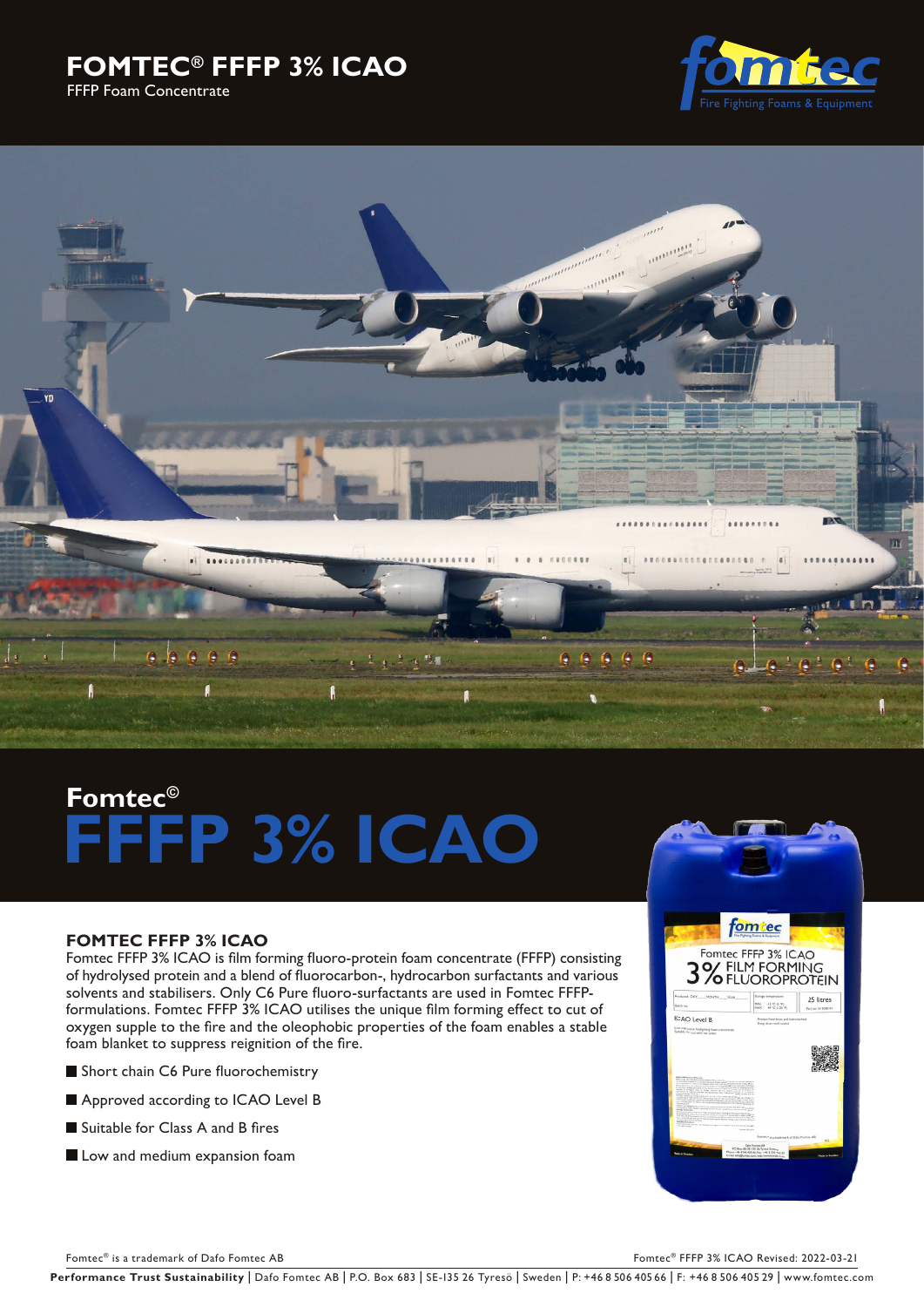FFFP Foam Concentrate



#### DESCRIPTION

Fomtec FFFP 3% ICAO should be used at 3% proportioning (3 parts concentrate and 97 parts of water). May be used with all water types. Fomtec FFFP 3% ICAO can be stored as premix when blended with fresh water.

For use on Class A type fires, induction ratio of 0,3% ICAO to 0,5% is recommended depending on application and discharge device.

#### **APPLICATION**

Fomtec FFFP 3% ICAO has been tested according to EN 1568 for use on class B hydrocarbon fuel fires such as oil and diesel. It can also be used in class A fires such as wood, paper, textiles etc.

Fomtec FFFP 3% ICAO is suited whenever a low proportioning is needed.

Typical applications include high risk installations such as:

- Civil aviation
- Process industry
- Foam systems
- Civil defence

### **FIRE PERFORMANCE & FOAMING**

The fire performance of this product has been measured and documented according to "International Approvals" stated in this document. The design parameters depend on type of system and application. The use of the product should follow design guidelines. The foaming properties are depending on equipment used and other variables such as water and ambient temperatures. Average expansion 6:1, average 25% drainage time 2:30 minutes using UNI 86 test nozzle according to EN 1568-3.

#### **EQUIPMENT**

Fomtec FFFP 3% ICAO can easily be proportioned at the correct ratio using conventional proportioning equipment. The equipment should be designed to the foam type. Fomtec FFFP 3% ICAO is suitable for use in Type II (gentle application) and Type III (direct application) discharge devices as well as sprinklers according to EN 13565-2. It can be used in low and medium expansion applications with all conventional aspirating and non-aspirating discharge devices. Fomtec FFFP 3% ICAO is also suitable for use in CAF-systems.

#### COMPATIBILITY

Fomtec FFFP 3% ICAO can be used together with foam compatible powders and other expanded foams. It is suited for all water types.

| Pale yellow liquid                  |
|-------------------------------------|
| $1,155 \pm 0,020$ g/ml              |
| $\leq$ 15 mPas                      |
| $6,5 - 8,5$                         |
| $-15^{\circ}$ C                     |
| -14 $^{\circ}$ C to 55 $^{\circ}$ C |
| < 0.2%                              |
|                                     |

For mixing with other concentrates, contact Fomtec for advise and guidance. For material compatibility please refer to our Fomtec Technical Advices FTA 20 addressing the topic.

#### **ENVIRONMENTAL**

Fomtec FFFP 3% ICAO is formulated using raw materials specially selected for their fire performance and their environmental profile. All raw materials are registered in European REACH-database. Fomtec FFFP 3% ICAO is non-toxic, biodegradable and each individual component is fully tested and documented.

Fomtec only use C6 Pure fluoro-surfactants in our FFFP formulations. Our film forming (FFFP) products contains no PFOS or PFOA in accordance with US EPA Stewardship Programme 2010/15 and EU Directive 2017/1000. More details can be found in the Material Safety Datasheet (MSDS). The disposal of spills of concentrate or premix foam solution should be made in accordance with local regulations. For more detailed information please consult our Fomtec Technical Advices FTA 40.

#### **STORAGE / SHELF LIFE**

Stored in original unbroken packaging the product will have a long shelf life. Shelf life in excess of 5 years will be found in temperate climates. As with all foams, shelf life will be dependent on storage temperatures and conditions. For storage recommendations and material compatibility please refer to our Fomtec Technical Advices FTA 10 addressing the topic.

#### **INSPECTION/TESTING/ MAINTENANCE**

All foam concentrates should be tested annually. Testing should be carried out by an approved laboratory certified to assess firefighting foam quality according to relevant standards, such as NFPA 11, EN 13565-2, EN 1568 and IMO MSC.1Circ. 1312. Storage containers should be inspected and reevaluated for the suitability of the storage location regarding temperature fluctuations (temperature should be as stable as possible). Exposure to direct sunlight should be avoided.

Fomtec® is a trademark of Dafo Fomtec AB For the C® FFFP 3% ICAO Revised: 2022-03-21

Performance Trust Sustainability | Dafo Fomtec AB | P.O. Box 683 | SE-135 26 Tyresö | Sweden | P: +46 8 506 405 66 | F: +46 8 506 405 29 | www.fomtec.com